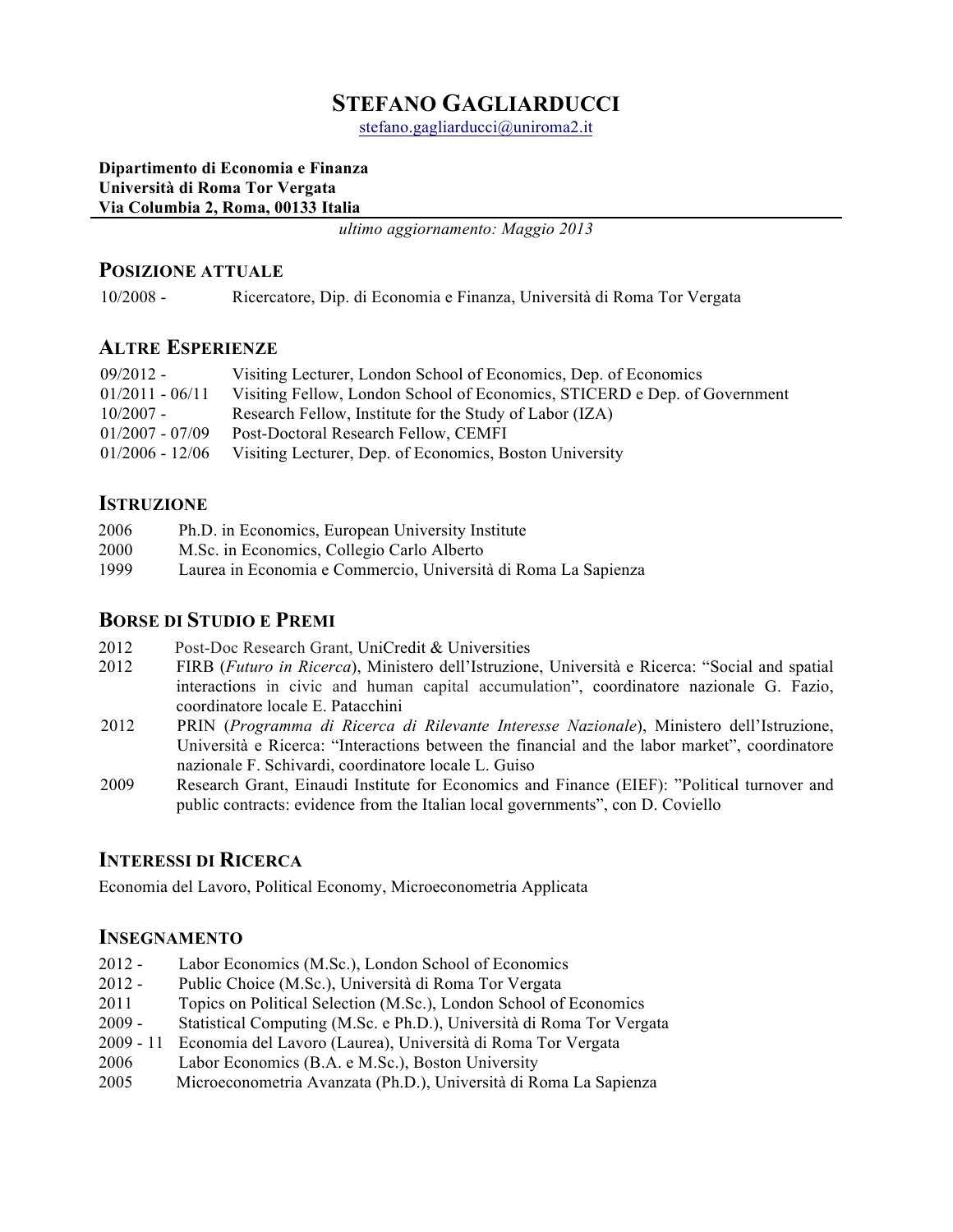### **ARTICOLI PUBBLICATI IN GIORNALI INTERNAZIONALI**

- 2013 "Do better paid politicians perform better? Disentangling incentives from selection" (con T. Nannicini), *Journal of the European Economic Association*, 11(2), 2013, 369-398
- 2012 "Gender interactions within hierarchies: evidence from the political arena" (con D. Paserman), *Review of Economic Studies*, 79(3), 2012, 1021-1052
- 2011 "Electoral rules and politicians' behavior: a micro test" (con T. Nannicini e P. Naticchioni), *American Economic Journal: Economic Policy*, 3(3), 2011, 144-174
- 2010 "Moonlighting politicians" (con T. Nannicini e P. Naticchioni), *Journal of Public Economics*, 94(9-10), 688-699
- 2005 "The dynamics of repeated temporary jobs", *Labour Economics*, 12(4), 429-448

# **LAVORI NON ANCORA PUBBLICATI**

2010 "Tenure in office and public procurement" (con D. Coviello), sottomesso

# **CAPITOLI IN LIBRI**

- 2011 "Di che cosa ha bisogno l'università italiana" (con A. Ichino), in *Non ci resta che crescere*, pp. 91-98, edito da T. Nannicini, Egea, Milano
- 2006 "Lo splendido isolamento dell'università italiana" (con A. Ichino, G. Peri e R. Perotti), in *Oltre il declino*, pp. 157-222, edito da T. Boeri, R. Faini, A. Ichino e C. Scarpa, il Mulino, Bologna
- 2005 "Competitività e struttura dell'economia italiana" (con R. Faini), in *Sviluppo o declino. Il ruolo delle istituzioni per la competitività del paese*, pp. 9-38, edito da L. Torchia e F. Bassanini, Passigli Editore, Firenze
- 2004 "Labour market transitions and advancement: temporary employment and low-pay in Europe" (con M. Calandrino), *Employment in Europe 2004*, Capitolo 4, pp. 159-186, Commissione Europea, Bruxelles

# **ATTIVITA' DI REFERAGGIO**

*American Economic Review, American Political Science Review, Annals d'Economie et de Statistique, Economic Journal, European Economic Review, European Journal of Political Economy*, *Journal of Applied Econometrics, Journal of Comparative Economics*, *Journal of the European Economic Association*, *Journal of Macroeconomics, Journal of Public Economics, Labour Economics, The Manchester School, Review of Economic Studies, Scottish Journal of Political Economy*

# **SEMINARI**

- 2012 Queen Mary University of London, Università Bicocca
- 2011 Università di Bologna, London School of Economics, Università di Sassari, University of Bristol, Collegio Carlo Alberto, UQAM Montreal, IMT Lucca
- 2010 Università Bocconi, LUISS, Universitė de Lausanne
- 2009 Universitat de Barcelona, CEMFI, Universidad Carlos III de Madrid, Università di Napoli Federico II, Università di Sassari
- 2008 HECER, Università Cattolica di Milano, Universidad Carlos III de Madrid
- 2007 CEMFI, Universitat Pompeu Fabra, Università di Roma Tor Vergata, European University Institute, Tinbergen Institute, Università di Salerno, Università di Sassari
- 2006 Boston University, CEMFI, Collegio Carlo Alberto, LUISS